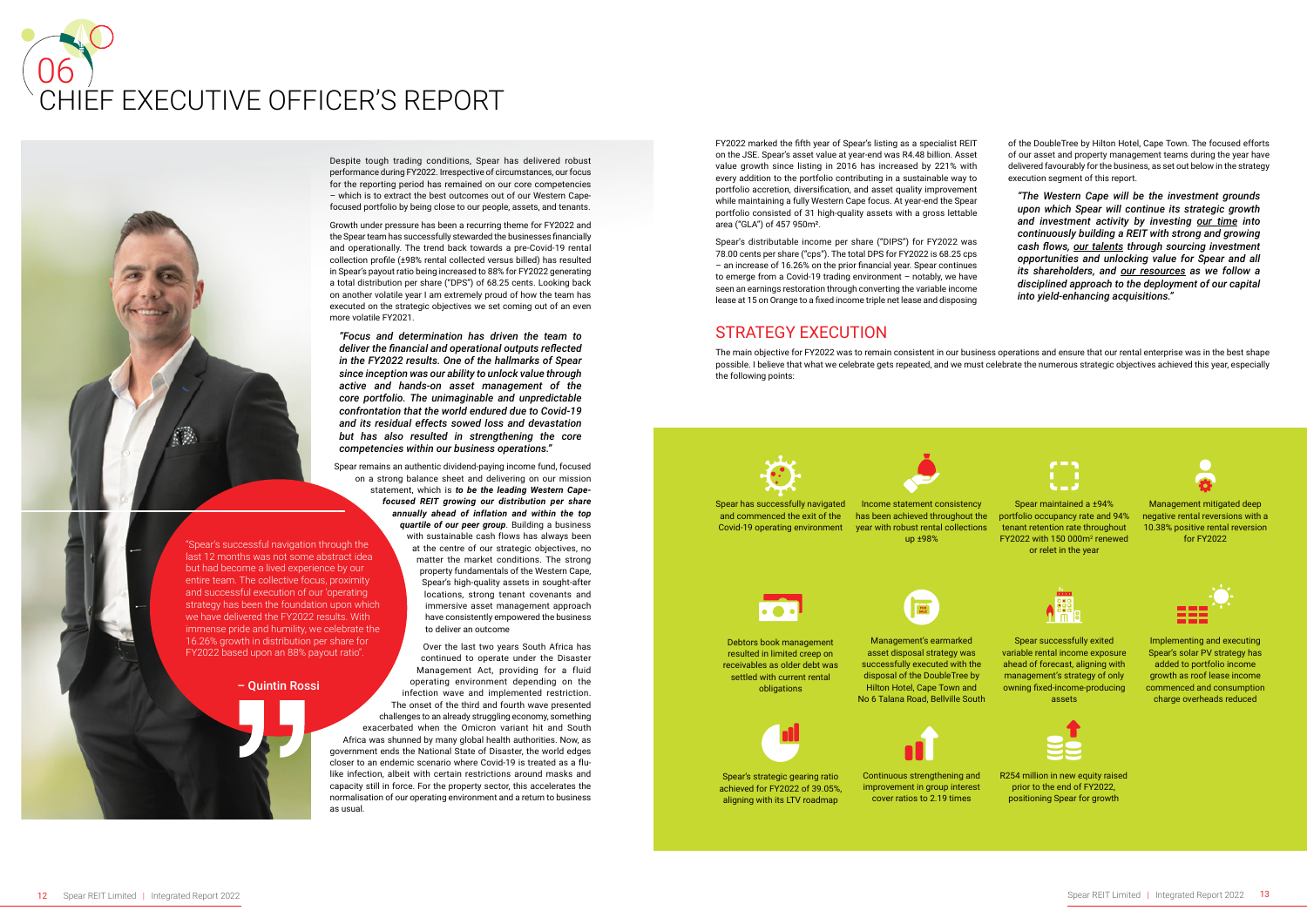### FINANCIAL PERFORMANCE

Group revenue (excluding smoothing) increased by 11.19% from FY2021. The increase in contractual income was realised through fewer tenant support measures provided, and the restorative nature of the fixed-income lease concluded over 15 on Orange and the accounting in full for new acquisitions concluded in Q2 FY2021. The consistently improving group cash flows from operating activities achieved the established target; as a result, the board reviewed and increased Spear's payout ratio to 88% for FY2022 (HY2022: 85%, Q3-Q4 FY2022: 90%).

The FY2022 results have successfully achieved what management had set out to the market and, because of the strong core portfolio performance, shareholders benefit from an increased payout ratio – further increasing the DPS growth percentage.

Spear's Board declared both an interim and final DPS for FY2022 totalling 68.25 cps. The issued shares net of treasury shares increased 13.95% during the financial year, ending the financial year with 234 431 877 in issue. Management and the board remain heavily invested in Spear, with 25.89% of shares in issue held by management and the board.

Spear's tangible net asset value ("TNAV") per share decreased by 1.74% to R11.30 (FY2021: R11.50) per share for FY2022. The decrease in the TNAV is attributable to fair value adjustments and the private placement of shares concluded in February 2022.

#### **Valuations**

For FY2022 the average value per property increased by 2.68% to R143 million (FY2021: R139 million). Portfolio valuations have remained consistent with prior years as the general fair value of the portfolio remains conservative, offering a well-diversified Western Cape real estate portfolio at attractive valuations. The Spear portfolio on a per square metre basis is valued at R9 669/m². Compared to numerous industry peers the Spear portfolio valuations are either on benchmark or slightly below benchmark based on similar portfolio compositions. This latter point further underpins the value proposition within the portfolio with capitalisation and discount rates used reflective of market and trading conditions. Total fair value adjustments for the reporting period were negative R2.05 million. The FY2022 valuations reflect an average exit capitalisation rate of 9.30%. 42% of the portfolio was valued by a JSE-accredited, independent valuer with the balance valued by management. Spear's auditors conduct further peer reviews on portfolio valuations as an additional check and balance to the valuation process of the investment portfolio. Based upon the five-year discounted cash flow ("DCF") method approach, management and the independent valuer reached a consensus that all FY2022 asset valuations were in line with market conditions and reflective of current market-related capitalisation rates.

The financial commentary section of the integrated report will provide further granular detail of portfolio valuations.

## PORTFOLIO PERFORMANCE

#### **Portfolio overview**

|                                                 | <b>Industrial</b> | <b>Commercial</b> | <b>Retail</b> | <b>Hospitality</b> | <b>Development</b> | <b>Total</b> |
|-------------------------------------------------|-------------------|-------------------|---------------|--------------------|--------------------|--------------|
| Number of properties                            | 10                | 14                | 6             |                    |                    | 31           |
| (R'000)<br>Value of properties                  | 1 270 335         | 2 2 1 5 4 3 5     | 663 100       | 279 000            | 49 795             | 4 4 7 6 6 5  |
| (R'000)<br>Property revenue excluding smoothing | 182 576           | 257853            | 85 634        | 28 5 19            | -                  | 554 582      |
| (mª)<br>Gross lettable area ("GLA")             | 259 385           | 132 951           | 48 951        | 16 663             | -                  | 457 950      |
| (%)<br>Vacancy on total GLA                     | 1.87              | 3.77              | 0.50          | 0.11               | -                  | 6.24         |
| Weighted average lease expiry<br>(months)       | 24                | 28                | 27            | 77                 | N/A                | 27           |
| (%)<br>Weighted average in-force escalation     | 6.53              | 6.23              | 6.21          | 7.00               | N/A                | 6.31         |

TOP FIVE PROPERTIES BY VALUE

|                                         | Value<br><i>including</i> |                   | <b>Gross</b><br><b>lettable</b> |                | $%$ of |                  |
|-----------------------------------------|---------------------------|-------------------|---------------------------------|----------------|--------|------------------|
|                                         | lease asset               |                   | area                            | <b>Vacancy</b> | total  | <b>Valuation</b> |
| <b>Property</b>                         | <b>R'000</b>              | <b>Sector</b>     | m <sup>2</sup>                  | m <sup>2</sup> | value  | R/m <sup>2</sup> |
| Mega Park, Bellville                    | 479 000                   | <b>Industrial</b> | 86 195                          | 4 5 9 9        | 10.82  | 5 5 5 7          |
| 2 Long Street, Cape Town                | 439 000                   | <b>Commercial</b> | 25 2 24                         | 3439           | 9.91   | 17404            |
| Sable Square Shopping Centre, Milnerton | 438 600                   | <b>Retail</b>     | 31 111                          | 1 1 6 5        | 9.91   | 14 098           |
| Liberty Life Building, Century City     | 436 000                   | <b>Commercial</b> | 18 244                          | 1630           | 9.85   | 23898            |
| Northgate Park, Brooklyn                | 332 000                   | <b>Commercial</b> | 16 981                          | 1 1 8 1        | 7.50   | 19 551           |

#### **Sectoral performance**

Spear's Western Cape only approach has proven to be a sound investment strategy as the portfolio delivered on management's operational strategy for FY2022. Spear's ownership of high-quality assets in sought-after locations coupled with strong lease covenants and tenures have underscored the sectoral performance for FY2022.

#### Industrial

The industrial portfolio has continued its strong performance in FY2022 with consistent demand for Spear's industrial rental properties across the asset type size. Material blue-chip mid-size and large-scale industrial user uptake was recorded in the form of new lets and lease renewals during the year. Spear's highly defensive and diversified industrial portfolio comprises of multi-let industrial, modern logistics, mini, mid- and large-scale industrial units with highly efficient designs, large yard areas, solar PV installations, superior locations and ample power supply to each asset. More than 90 000m<sup>2</sup> (35% of total industrial GLA) of industrial leasing activity took place during FY2022 at a 95.3% retention rate. Spear's industrial portfolio makes up 55% (259 385m2) of portfolio GLA with an occupancy rate at the end of the period of 97%. Demand for Spear's well-located industrial rental opportunities has been consistent over the year, with rental collections at 97% of revenue billed, since most industrial tenants have traded throughout the year with the need for rental credits or deferments.

#### Commercial

All of Spear's commercial assets are in well established, attractive, and secure office nodes within Cape Town. As we make our way out of the pandemic and into an endemic, the conclusion once again is that businesses and people need an operational home. Spear has seen a notable increase in demand for its office properties since October 2021 and converted numerous leasing enquiries to new tenants prior to the end of FY2022. The office portfolio vacancy rate contracted by 115 bps from HY2022 to FY2022, having an overall positive effect on total portfolio vacancies for the period. Moving into FY2023, the momentum created during the last quarter of FY2022 will be continued as leasing strategy execution takes place. Office lease renewals continue to be concluded, albeit under tougher operating conditions. Rent and tenant preservation remains a top priority for management. During the period, 27 329m<sup>2</sup> of commercial space was renewed or relet with an 87% retention rate. Hybrid work models are still being refined but the trend points to a four-day office work week, boding well for future demand within the office sector. Vacancy overhang within the Western Cape has been significantly less than the rest of South Africa and the positive effects of semigration will further drive the vacancy contraction within the Western Cape ahead of the rest of South Africa.

#### Retail

Spear's retail assets have been resilient during FY2022. The defensive nature of the convenience retail portfolio is evident in the occupancy and tenant retention rates for the period. Spear's convenience retail portfolio consists of two open air convenience centres anchored by national grocers and numerous national line shop tenants. Notably, 41% of the convenience retail portfolio is occupied by national tenants, further underpinning the long-dated, sustainable, and consistent nature of the growing cash flows being generated from the convenience retail assets. The impact of the third and fourth wave

were less than anticipated with limited tenant assistance provided for the period. Our approach to tenant assistance were pragmatic insofar as it ensured business continuity. Spear's retail assets are in high-growth nodes servicing the Century City and the Northern Suburbs market. Spear's retail assets have maintained a robust rental collection profile with 98% of rental billed being collected. No significant tenant failure occurred during the year in review. During the period, 15 563 $m<sup>2</sup>$  of retail space was renewed or relet, translating into a 97% retention rate.

#### Hospitality

Management announced in prior reporting periods it was exiting its hospitality investments given the variable income exposure to the core portfolio. During the year, we advised that there was no anticipation of receiving hospitality income for the first HY2022 given the residual impact of the second wave along with the third Covid-19 infection wave in South Africa. During the first half of the year, the lease agreement was terminated with Marriott for 15 on Orange Hotel followed by the conclusion of a triple net fixed-income lease with the Capital Hotels & Apartment Group. In line with our strategy of exiting our hospitality assets, Spear entered into a fixed call option with the Capital Group to acquire 15 on Orange within the 24-month period of the lease commencement date for a fixed price of R265 million. Management remains confident that the Capital Group will acquire 15 on Orange in due course as hospitality trading conditions continue to improve across South Africa and in particular the Western Cape.

The Capital Group has reported positive operations since the lease began in mid-August 2021 with accommodation, F&B and conference business showing strong improvements within the Cape Town market.

The earnings restoration for FY2022 because of the fixed-income lease concluded over 15 on Orange was R10.41 million.

As announced on SENS on 15 November 2021, Spear disposed of its shares in the UES Hotel (Pty) Ltd, which held the DoubleTree by Hilton Hotel along with two floors of commercial office units and the associated parking bays and exclusive-use areas. The disposal would result in Spear closing the chapter of variable income within the portfolio and would further result in a 172-bps reduction in Spear's overall loan to value ("LTV") ratios. Group finance costs would reduce by R6.9 million for the 12 months following the implementation of the disposal and a notable increase in Spear's fixed debt ratio from 55.16% to 58.56%. The latter was fully aligned with management's LTV reduction roadmap set out to the market. The disposal would end the capital support measures required to keep the hotel operations up to standard and maintain it in a sellable condition.

The hospitality sector has started to show signs of recovery as core markets recover together with meetings, incentives, conferences and exhibitions ("MICE") recovering faster than initially anticipated. International travel flight schedules have started to normalise providing inflows from the foreign tourism market and placing less reliance on the local market for revenue generation.

In line with our forecast in May 2022, the business will return to around 75% of norm by the second quarter of FY2022 as globally tourism markets restart and the Covid-19 restrictions are rolled back by governments. Irrespective of whether Spear is still directly exposed to hospitality, we as South Africans and citizens of the world celebrate this recovery. Long may it continue.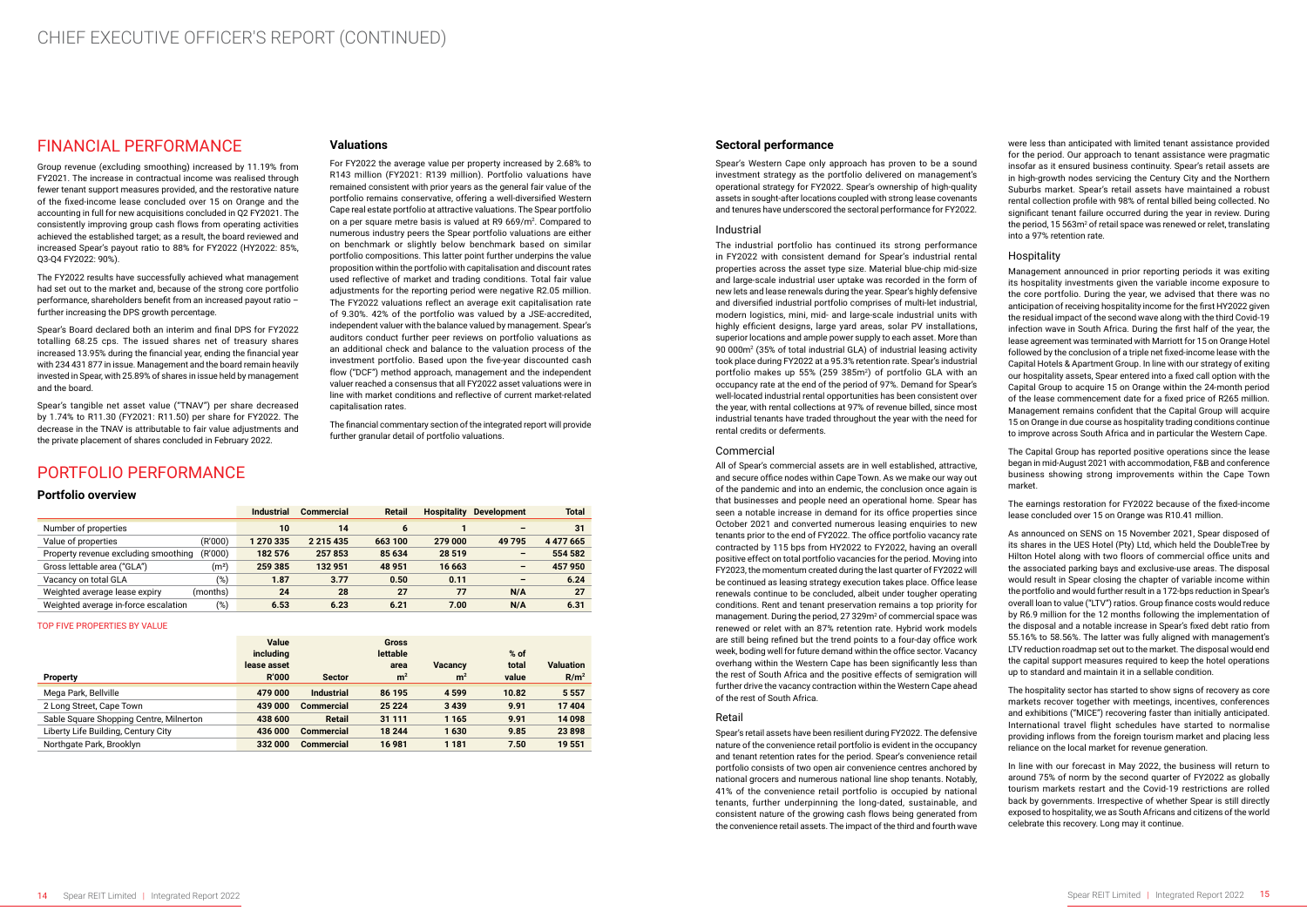# CHIEF EXECUTIVE OFFICER'S REPORT (CONTINUED)

#### RECEIVABLES

Debtors' management and inflows have been in line with management's forecast and in some instances ahead of forecast as Covid-19-related legacy debtors settled outstanding payments. The rate of reduction in tenant arrears has corresponded with improved economic conditions as tenants trade out and through the pandemic environment. At year-end receivables represented 3.71% of total turnover (excluding smoothing). The debtors team has actively managed the receivables process to best mitigate the recovery risk to the business. Tenant arrears at year-end amounted to R17.75 million ex VAT, but notably post year-end has reduced to R13.01 million at the time of writing this report. The latter trend is set to continue as tenants trade into a post pandemic operating environment. At yearend the total provision for bad debt was R5,06 million translating into 28.28% of total tenant arrears. Adequate provisions continue to be made for any debtor outstanding over 120 days.

Capital is critical to a high-quality and sustainable real estate portfolio. Management's capital allocation strategy will be centred around acquiring and identifying assets that fall within the various sub-sectors selected as core to the underlying portfolio. During FY2022, R40 million of committed capital expenditure was spent on the redevelopment of No.1 Beacon Way, Parow Industrial for United Container Terminals (subsidiary of Grindrod Logistics) on the back of a long-term lease to function as a container terminal and the extension of the Nampak Liquids facility in Epping 2, Cape Town from 12 500m<sup>2</sup> to 14 500m<sup>2</sup> in conjunction with a long-term lease renewal.

## CAPITAL ALLOCATION

Spear's capital allocation philosophy is focused on capturing longterm growth and attractive long-term returns. Having a sound and disciplined approach to capital allocation is core to our pursuit of generating sustainable and growing cash flows, subject to sound property fundamentals and where Spear's strict investment criteria have been met. Management has a proven track record of prudently recycling capital through disposing of earmarked and non-core assets within the portfolio. Both disposals and acquisitions are executed with a view to generating maximum shareholder value.

Identified capital deployment avenues:

- **O** Share buybacks from retained income and cash reserves at pricing levels where the distribution yield is more accretive than an acquisition prospect
- **A** Acquisition, or re/development opportunities in line with management's stated asset type investment profile
- **O** Major portfolio capital expenditure projects.

As part of management's active balance sheet management approach, we continuously evaluate the portfolio for assets that may be ripe for disposal or redevelopment. Maximising shareholder value and aligning the balance sheet with our strategic objective further informs our capital allocation and recycling approach. Disposal proceeds will be redeployed into yield-enhancing assets in line with the asset allocation strategy.

## BALANCE SHEET MANAGEMENT

We approach the balance sheet proactively after monitoring Spear's financial position across the business and ensuring that sufficient headroom capacity exits to operate with a low-risk categorisation and an optimal management of liquidity.

Guidance provided by management at the end of FY2021 was an 18 to 24-month timeline ("LTV reduction roadmap") within which Spear's strategic LTV position would be achieved. The roadmap aimed to bring Spear's LTV within a range of 38% – 43%. Following the successful disposal of the DoubleTree by Hilton Hotel, Cape Town and a private placement of shares to the value of R254 million at R8.40 per share in February 2022, management has ahead of forecast executed on this strategy and aligned its LTV with its communicated LTV reduction roadmap from 46% in HY2022 to 39.05% for FY2022.

> We expect that semigration trends to the Western Cape will gain further momentum, which will directly and indirectly benefit Spear as mid to high LSM categories with balance sheets and disposable income use and service retail, commercial and industrial tenants across the Western Cape. Improved economic activity across the Western Cape is evident in the data provided by Wesgro, ACSA and the retail sector, all reinforcing management's optimism.

Management will maintain its focused approach to the balance sheet in conjunction with front-footed cash flow management and liquidity preservation. The latter is executed through our active and hands-on asset management approach of rental and tenant preservation.

## GROUP COVENANTS

LTV OLD 55% FEB 2022 39.05% 2.19 TIMES FEB 2022 2.11 TIMES FEB 2021 FEB 2021 45.81% OLD 1.75 TIMES

Spear's hedging policy range is set at 65% – 75% of debt hedged at any given time for a period of up to 36 months. Spear's debt maturity profile is defensive with 67.03% of group debt currently hedged for a period of 31 months (this being within a satisfactory range for management and the board). The South African Reserve Bank ("SARB") has commenced an interest rate hiking cycle, which means we are settling variable debt at zero breakage costs to limit interest cost creep.

- **O** Management will seek out growth opportunities within the Western Cape to continuously improve the core portfolio through acquiring and developing real estate assets
- **O** Management will maintain its strategy of prudently recycling capital into longer-dated investment opportunities within the Western Cape
- **O** Management will remain materially invested in Spear and maintaining shareholder alignment
- $\Phi$ Management will make continuous operational enhancements to further improve day-to-day operational execution and success
- **O** Management aims to, within a period of six years, grow portfolio assets to R15 billion within the Western Cape.

Spear's all-in cost of debt at the end of FY2022 was 7.32%. Spear's debt portfolio is an actively managed portfolio that strategically contributes towards the execution of Spear's operating strategy. Spear's all-in rate of its fixed debt portfolio is 8.34%. Spear's average debt maturity profile is 28 months with no refinance risk to any of Spear's facilities at the end of the period.

During FY2022 a total of R770 million of gross debt was refinanced of which R480 million was fixed and a total of R280 million of gross debt was settled. Debt refinancing rates were improved by a weighted average of 73 bps and the weighted term of 36 months.

## FINANCIAL REVIEW

In line with best practice real estate sector guidelines, we have provided a simplified reconciliation of income available for distribution to make the financial statements more understandable to the cashbased basis of reporting operating results. This is particularly relevant in the context of paying distributions to our shareholders. The simplified statements do not comply with International Financial Reporting Standards ("IFRS"). Please refer to the five-year summary on page 6.

## OUTLOOK

The Western Cape real estate sector has proved to be more resilient than most other provinces in South Africa in the face of prolonged economic pressures in South Africa and globally. Provincial and metropolitan infrastructure has made it possible for the entire province to be considered an investment opportunity as opposed to pockets of value. Spear's growth pipeline is healthy, exciting and most importantly meets our strict investment criteria set for inclusion in the core real estate portfolio.

We remain obsessively focused on strengthening our operating platform in the year ahead. The in-house consensus is that the post-pandemic road ahead offers attractive growth opportunities for business and we will keep focusing on owning the right assets in the right nodes with a firm bias towards industrial warehousing, logistics and convenience retail assets within the Western Cape. Spear will maintain and strengthen where needed our best of breed management team to continue the critical support functions provided to the core portfolio.

Service delivery remains of a high standard within the Western Cape, making the entire province an investment opportunity for Spear. Given the geography of the Cape Town metro, the scarcity of zoned and developable land will result in new residential, retail, and industrial nodes as more South Africans choose this province as their new economic and residential home.

Spear's active and hands-on property management positions us well to respond to the needs of our tenants, the market, and future tenants. With the reported letting momentum in the final six months of FY2022, management is confident that further vacancy contraction within the commercial office portfolio will be evident in FY2023 and beyond.

The core portfolio remains defensive in nature, underpinned by strong lease covenants and high-quality tenants. Given the diversified nature of the portfolio and the regional focus, we are in a good position to keep delivering on our market guidance and forecasts.

Macroeconomic concerns remain top of mind, together with the increasing divide between rich and poor in South Africa. Job creation must be a priority for the public and private sectors as this will be a key driver of improved economic activity and growth for South Africa. As a corporate citizen of South Africa, Spear is committed to doing its part in supporting entrepreneurship, supplier development and increased access to opportunities that would see real empowerment take place across the country.

Our outlook is as follows:

## GUIDANCE

Spear will maintain its Western Cape only focus and consciously seek growth opportunities by acquiring high-quality assets and developing brown and greenfield opportunities aligned with our sectoral focus and growth strategy. Maintaining excellent proximity to our assets has given Spear an ongoing competitive advantage as asset management and property management turnaround times are speedy and efficient.

The Western Cape economy has been hamstrung by the residual effects of the Covid-19 pandemic; however, we are starting to see green shoots emerge as the travel, tourism, hospitality and services sector shows a notable recovery, together with general economic activity starting to improve and a return-to-office momentum picking up notably in the final six months of FY2022.

Navigating FY2023 will be a challenge, but as has been proven in years gone by Spear's management is up to the challenge.

The Western Cape government has placed job creation, infrastructure investment, management, and maintenance top of the agenda in its pursuit of keeping the Western Cape the investment case for South Africa. The latter bodes well for Spear as provincial growth opportunities will be unlocked. On a grassroots level Spear will maintain its consistent and obsessive focus on its assets, tenants and overall business operations throughout FY2023 and beyond.